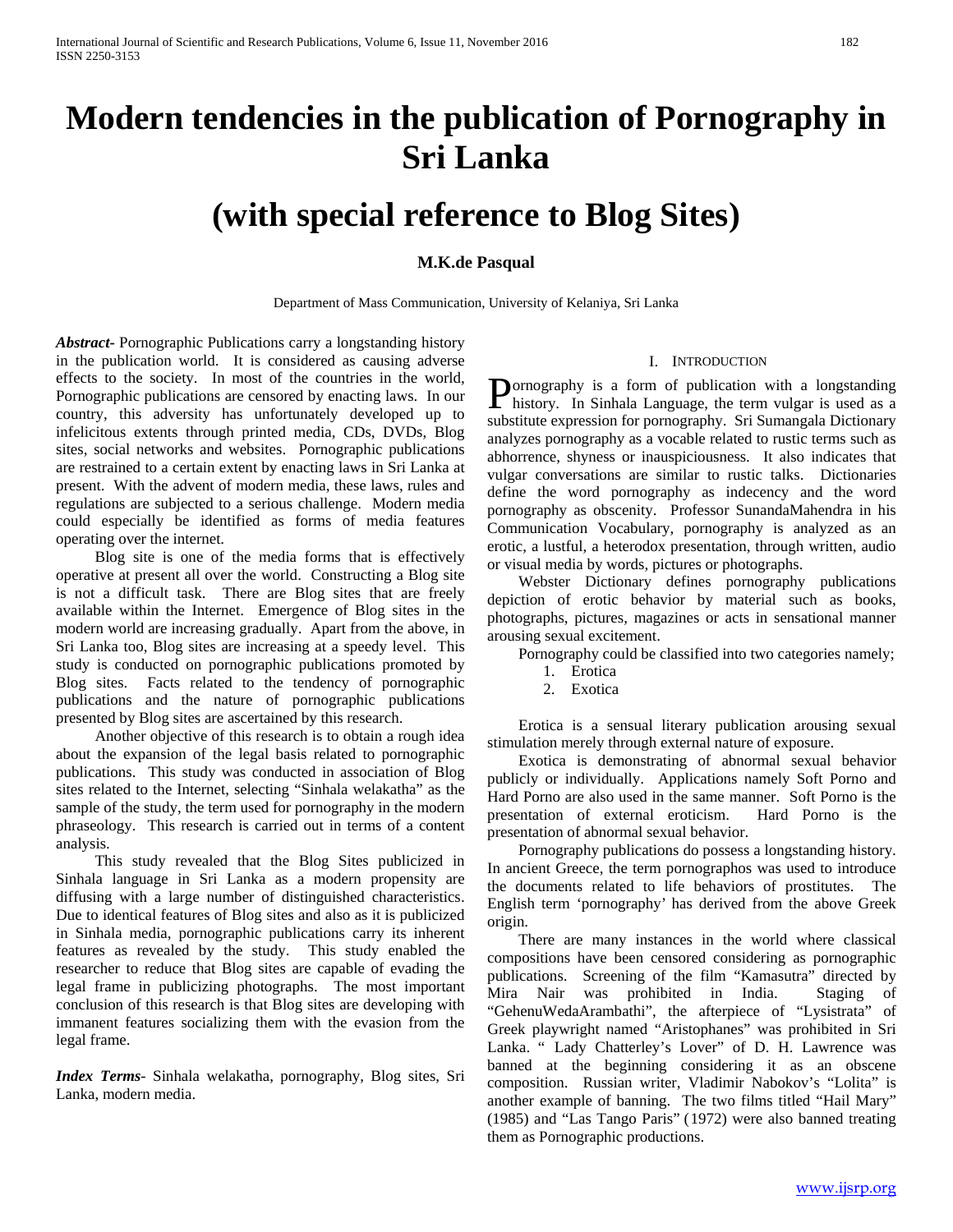According to Oxford Dictionary, obscene publications are printed or visual material intended to stimulate sexual excitement rather than aesthetic and sensitive feelings that arouse sexual inclinations. In this context it appears that pornographic publications are material that television programs, books and pictures etc. regarded as an obsessive interest but not the objective of the films, plays and novels mentioned above.

 When considering about the history of pornography publications of Sri Lanka, it could be mentioned that amatory and lustful features appeared in magazines named "Latapata", "Athirasa", "Ekameka" etc. that were published during the 1920 decade. However, it could be observed that there was a considerable development in the publication of pornographic publications during 1990's. The reason for this situation is that any obscene material could be brought into the country which created the free market under the open economy including the following changes that took place during the above period, namely,

- Increase in the use of televisions
- Importation of foreign films
- Establishment of offset printing
- Warfare environment
- Youth unrest due to unemployment
- Digital technological implements and
- Establishment of Free Trade Zones

 During this period, pornographic publications were socialized through printed publications like newspapers, magazines and other printed material and by electronic media through VHSs, CDs and DVDs.

 There is a legal foundation practiced in any country of the world. Legal points have been presented regarding pornographic publications by American Legislation and various subsequent Acts and Amendments. British Government also has enacted laws regarding pornographic publications namely, documents, stage plays and movies.

 In Sri Lanka, laws have been enacted regarding pornographic publications as follows;

- 01. Section 285, 286, 287 of Penal Code.
- 02. Pornographic Writing Ordinance No. 04 of 1927.
- 03. Newspaper Board Ordinance No. 05 of 1973.
- 04. Pornographic Ordinance includes Law Code of Newspaper Board and internet publications with the following Ordinances.
- 05. Communication Technology & Information Ordinance No. 27 of 2003.
- 06. Computer Crime Ordinance No. 24 of 2007.

Details of Sections 285, 286 & 287 are as follows;

Section 285 - Any person selling, distributing, importing, renting, printing or displaying any vulgar book, paper, picture, drawing, photograph or exhibiting vulgar publications.

Section 286 - Any person possessing any of the above vulgar publication for distribution or exhibiting.

Section 287 - Any person singing a vulgar song or expressing a vulgar wordings causing displeasure to others will be charged in terms of the above sections of the penal code.

 As these facts were amended in 1995, it confirms that pornography publications had a strong impact. These amendments included engagement of children for pornographic publications and presentation and circulating pornographic publications.

 According to Pornographic Publication Act No. 04 of 1977, printing or circulating pornographic publications, pictures, photographs, notices, cutouts, films DVDs, CDs for business purposes or possessing them will be a chargeable offence.

 According to Sri Lanka Press Board Ordinance No. 05 of 1973, any person publicizes or trying to publicize any vulgar publication will be liable to be charged in Courts as an offence. Further, any person possessing any of such vulgar or pornographic publications will be liable to be charged in Courts considering it as an offence causing corruption or defilement.

 According to Press Board Rule No. 08 of 1981, any journalist should not publicize any publication that promotes sadism, dissipation or violence and that no publicity should be given to any publication that causes corruption or depravity to the reader. These facts confirm that laws, rules and regulations have been enacted against vulgar and obscene publications in an effective background.

 At present, the methodology of recepientship of pornography is the Internet. Printed media, CDs and DVDs on pornography has become defunct and obsolete. Instead of the above, web sites, Blog sites, social net web sites have substituted to be used by downloading or otherwise for the Sri Lankan recipients with vulgar and pornographic multimedia. More opportunities are open for the recipients in pornography with the advent of new media. According to the statistics of 2013, 12% of global web sites devote amplitude for pornography. (http://www.dailyinforgraphic.com )

 Apart from Audio, video, images and text files, these web sites, facilitate services in various ways in supplying prostitutes for clients. Presently the supply of pansies is also facilitated through web sites. Special attention of this study on the nature of modern pornographic publications of Sri Lanka, is paid towards the blog sites. Presently, in addition to web sites in the modern media, new tendencies have emerged namely, Blog sites, Social

network web sites. When considering about pornographic publications of Sri Lanka, Blog sites could be treated as having a special significance. Blog sites are tiny web sites. It is not a complex site as a web site. Blog sites facilitate the fulfillment of exchanging a single fact, opinion or an idea within the network. Erudite defining a blog site compares a web site to a book and a blog site to a diary. If a website is compared to a novel, a blog site is a short story. A Blog site can facilitate releasing messages or any expression on a single subject using a simple method. Blog sites became more popular within alternative media and citizenship media fields. Blog sites possess the qualities such as comprising of a common format, convenience in operations, multimedia facility, responsiveness and easy circulation.

 During the present times, various professionals, social workers, erudite and various Institutions use Blog sites for their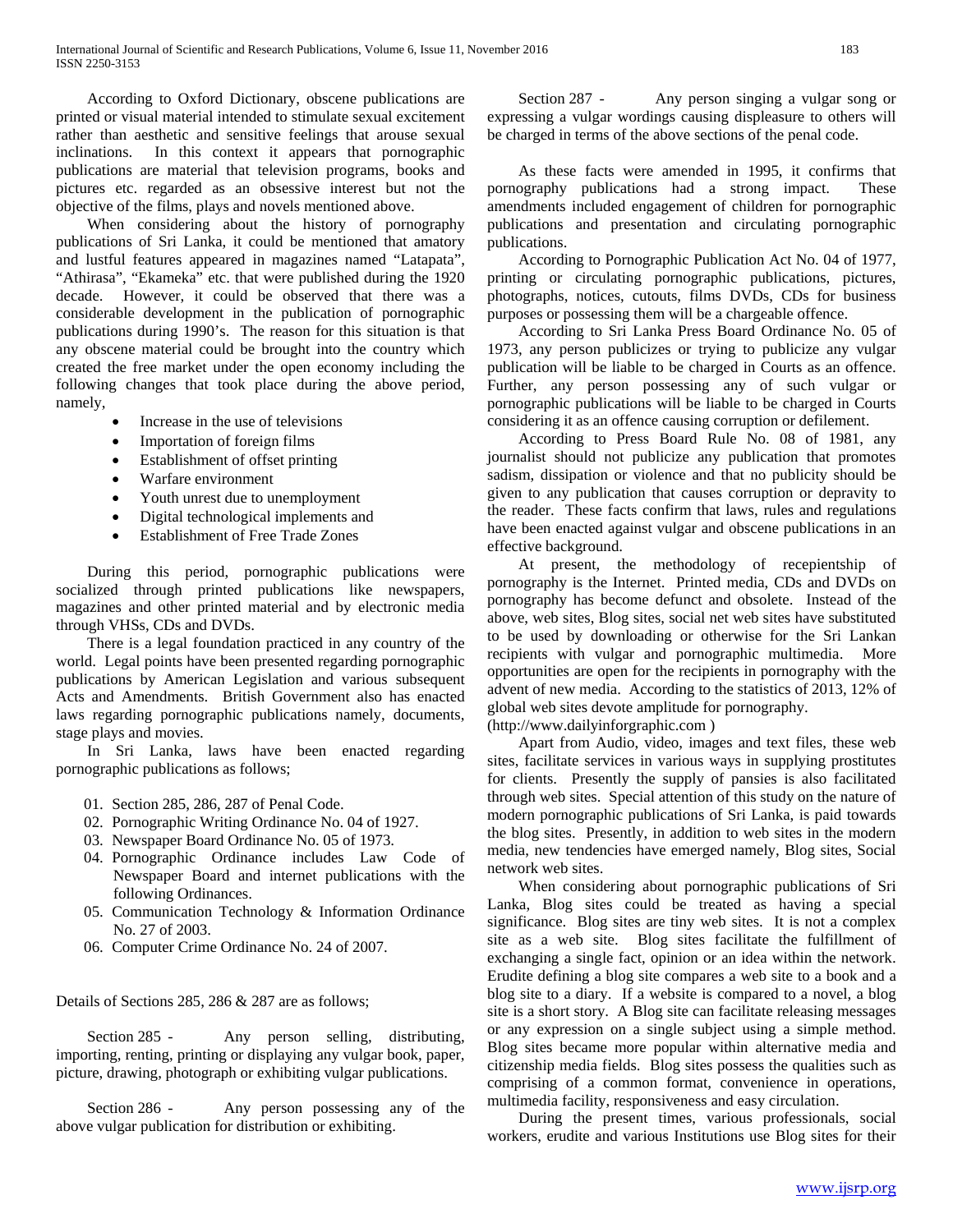communication purposes. Blog sites can be operated easily as it is not complexed as web sites. By now, a large number of Blog sites have been created throughout the world. This media has now been developed in developing Sri Lanka and India as social media.

 There are pornographic publication Blog sites in the world. BlogSpot.com and WordPress.com are some of them out of which facilities are provided to create free Blog sites. Blog sites of BlogSpot.com category are popular mostly in Sri Lanka. At present there are facilities to use any language through the internet. Sinhala Unicode, are also available in Sri Lanka. There is a possibility of creating Blog sites similar to printed pornographic publications using Sinhala Unicode. As the Articles and Posts including Blog sites are in the mother language, it is helpful for assumptions. Also, the Blog sites are with a significant characteristic of index storage facility, it is easy to retrieve any article at any time. This study becomes important as a content analysis of pornographic Blog sites with Sinhala publications.

#### II. RESEARCH PROBLEM

 Problem of this research is whether the pornographic publications in Blog sites are able to evade the laws enacted by the government. Attention has to be paid regarding the fact as to whether these pornographic publications are capable of evading the laws against the matter operating the blog sites with modern inherent characteristics. The reason is that a large number of Sinhala Blog sites have expanded through the network.

#### III. OBJECTIVES OF THE RESEARCH

 Objectives of this research is to identify the nature of Blog sites that are creating pornographic publications and to apprehend as to how the Blog Sites are operating extraneous of the enacted laws against pornographic publications. Main objective of this research is to ascertain as to whether the characteristics of Blog sites is the reason for its expansion.

#### IV. METHODOLOGY

 This study conducted on Pornographic Publications of Sri Lanka is a Content Analysis. 10 Blog Sites were selected as the sample. The selection was made considering three factors as

03. Preference in viewing through Google Search

10 Blog sites appear below with Sinhala Welakatha which is

#### **Sample**

follows;

01. Being updated

Engine

02. Being more than 100 articles

#### Name of Blog site 1 http://walkatha.xxxlk.info<br>2 https://kaamakatha.wordpr 2 https://kaamakatha.wordpress.com 3 http://gindaralanka.blogspot.com 4 http://gindara-sinhala-welakatha.blogspot.com 5 http://ammawalkatha.blogspot.com 6 http://wal-katha-lokaya.blogspot.com 7 http://aluthsinhalawelakatha.blogspot.com 8 http://walkatha9.blogspot.com 9 https://xslg.wordpress.com 10 https://sinhalawalpituwa.wordpress.com

 For these publications, several titles such as Welakatha, Walkatha, Sexsualkatha, Sex katha, vulgar page and ammawelakatha have been used. 70% of these Blog Sites are of BlogSpot category. 30% belongs to WordPress category. In all Blog sites, the articles are in Sinhala. In order to prepare the sample of this study, searches were made under the label of Sinhala Welakatha. These pornographic publications hold preference within the Blog Sites under the Welakatha label. The term 'wela' is a popular rustic expression used to describe pornographic publications. Specialty in the category of Sinhala Welakatha is a narrative in Blog sites. There are various photographic Blog sites and video Blog sites as well within the internet. No Sinhala or Sri Lankan identity could be identified in these Blog sites. As these Sinhala Welakatha Blog sites are composed using Sinhala Blog sites, they could be categorized as Sinhala media Blog sites.

#### **Collection of Data**

 Collection of data was conducted analyzing several main points as follows;

- 01. Number of articles consisted within the Blog sites.
- 02. Contents of these articles or narratives.
- 03. Categorization of contents.
- 04. Nature of photographs nurturing these narratives.
- 05. Updating
- 06. Responses
- 07. Other relationships connected these Blog sites (eg: Social network web pages)
- 08. Other services provided these Blog sites
- 09. Regarding Blog sites maintained by paying charges.
- 10. Whether generating income

#### **Data Analysis and Findings**

 The number of articles consisting in the selected 10 Blog sites appears below. The significance noticed when considering about these Blog sites is that there is an annual increase of 60%. 20% out of the above 40% has been created within 2015, the final year. 10% of the articles has been reduced. The value of the above 20% has been fluctuated. The number of articles in Aluth Sinhala Welakatha Blog site of 2013 records the highest value among Blog sites, accounting for 538 articles. But this Blog site has not been updated after December 2015. The general value of articles is about 320.

### the specialty of this study. **table 1:Name of Blog sites**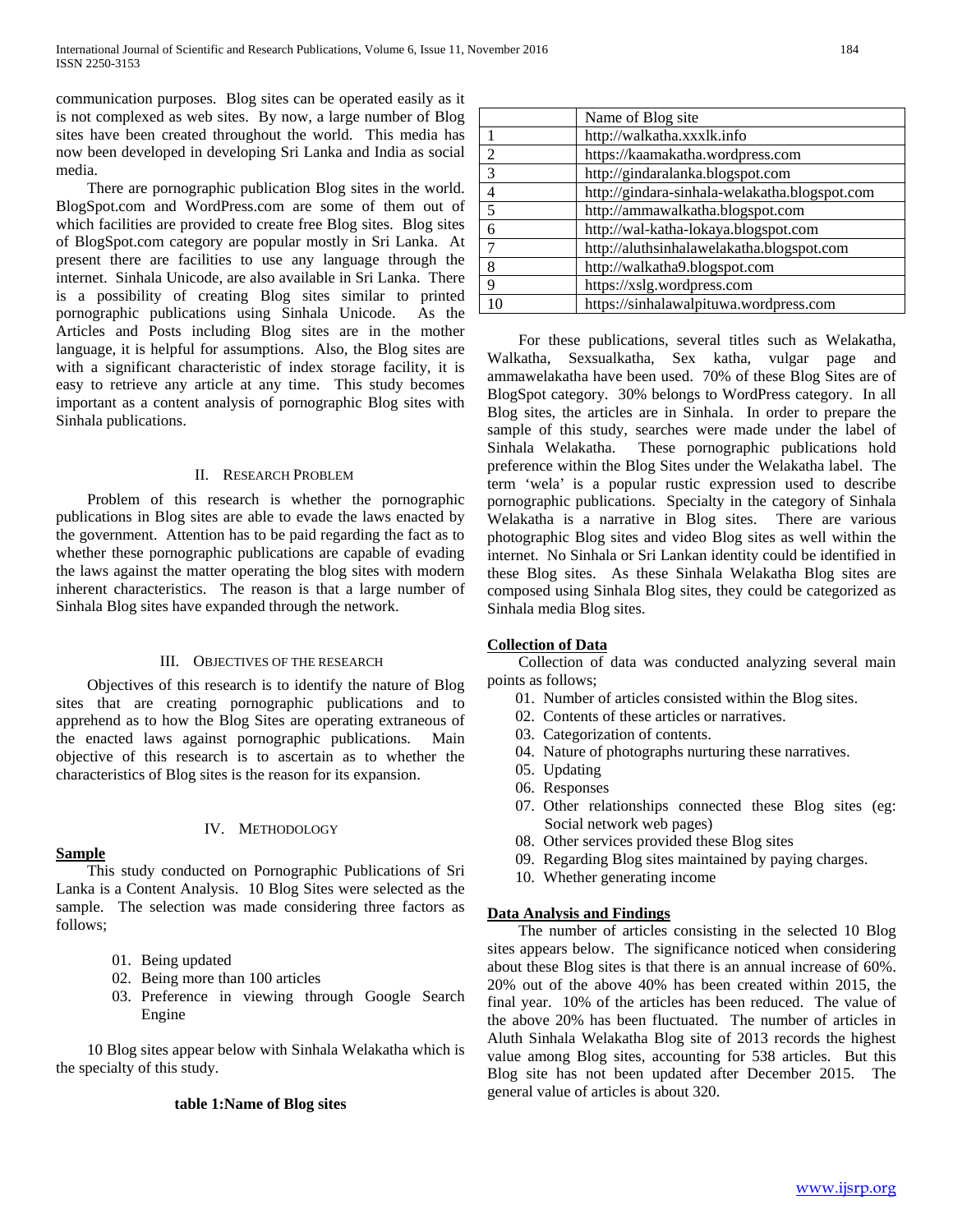| Name of Blog site                             | 2010 | 2011 | 2012 | 2013 | 2014 | 2015 |
|-----------------------------------------------|------|------|------|------|------|------|
| http://walkatha.xxxlk.info                    |      | 25   | 156  | 206  | 216  | 407  |
| https://kaamakatha.wordpress.com              |      |      |      |      | 73   | 82   |
| http://gindaralanka.blogspot.com              |      |      |      |      | 25   | 93   |
| http://gindara-sinhala-welakatha.blogspot.com |      |      |      |      | 54   | 26   |
| http://ammawalkatha.blogspot.com              |      |      |      |      |      | 64   |
| http://wal-katha-lokaya.blogspot.com          |      |      |      | 18   | 42   | 55   |
| http://aluthsinhalawelakatha.blogspot.com     |      |      | 31   | 538  | 9    | 58   |
| http://walkatha9.blogspot.com                 |      |      |      |      |      | 150  |
| https://xslg.wordpress.com                    | 15   | 25   | 48   | 59   | 173  | 251  |
| https://sinhalawalpituwa.wordpress.com        |      |      | 44   | 56   | 67   | 88   |

#### **table 2: The annuallyincreaseofarticles in blog sites**

#### **Contents of articles**

 It is a specialty that the contents of articles remain as a phrase or as a narration. It is explained 100% purely in Sri Lanka. These stories can be seen in single form or as a line of stories. Photographs are used to promote the Stories. Stories have been composed in first person and second person sentiments. They have been entered in PDF, JPG and Text file nature. Web sites enabling direct conversations are 60% while 40% remains as links directly connected with individual topics and mostly, the same story will appear in different Blog sites too, at times.

#### **Classification of Articles**

These Articles can be classified according to their outlook.

- Stories about copulation between mother and son.
- Stories about copulation between the family members (mother, father, daughter, son).
- Stories about copulation between relations. (aunty, uncle, elder brother, elder sister, younger sister, younger brother, grandfather, grandmother).
- Stories about copulation with neighbors.
- Stories about copulation with friends.
- Stories about copulation with more number of men & women.
- Stories about copulation with teachers.
- Stories about copulation with adults.

 Further these Articles can be classified as sexual intercourse between wife & husband, lovers, illegal paramours, erotic sexual relationships, sadism and intercourse between own sisters and brothers, stories about lesbians, gay boys, father and daughter connections etc. Sexual relationships among school children, gang rapes and about sexual relationships among all the members of families.Apart from the above, sexual relationships between mother and son are titled as AmmaWelakatha which are presented by 90% of the Blog sites. This type of Blog sites initiated operations in the year 2015. In Eastern countries of the world mother concept is treated as a reputed cultural factor. It has been subjected to abuse seriously. These stories include not only about the relationship between mother and son but more

about mothers having sex with outsiders as a normal practice. Blog sites containing stories about sex between sisters (lesbianism) is close upon 80%.

#### **Usage of Photographs**

 Several specialties could be identified in the regulation of photographs in Blog sites. Photographs have been used in 80% of the Blog sites. A classification of such photographs appears below.

- Photographs of naked people
- Photographs illustrating sexual relationships
- Photographs of underwear
- Photographs of half-naked couples

 Naked photographs also can be classified in many ways. Out of the photographs of individuals 100% are of females. 80% of Blog sites use pictures of females. Its sequence of nude and seminude photographs is 40% and 60% respectively. Among them certain pictures are there with covered faces and with unfocussed faces. 40% of the Blog sites display faces of about 40% of the nude figures, while 60% remains unfocussed. 100% of these Blog sites produce semi – nude photographs. Such publications include photographs of school girls, middle aged females, young Sri Lankan models and actresses. In certain Blog sites, underwear of females is displayed 50% of the photographs are of nude middle aged females whose faces are covered which takes a higher percentage. Naked photographs of actresses in Western, Indian and other films are displayed with engrafted faces of reputed Sinhala film actresses and sometimes with the badges and school uniforms of school girls in reputed schools engrafted with naked bodies of foreign actresses and models.

 Photographs are centered in Blog sites as an attractive approach for the story. At certain times, there are instances where action was taken by the Telecommunication Regulatory Commission to suspend certain Blog sites on the instructions issued by the Child Protection Authority. One of the Blog sites selected for this study is also banned by the Child Protection Authority. Reasons for banning could be identified after an analysis.

Name of the Blog site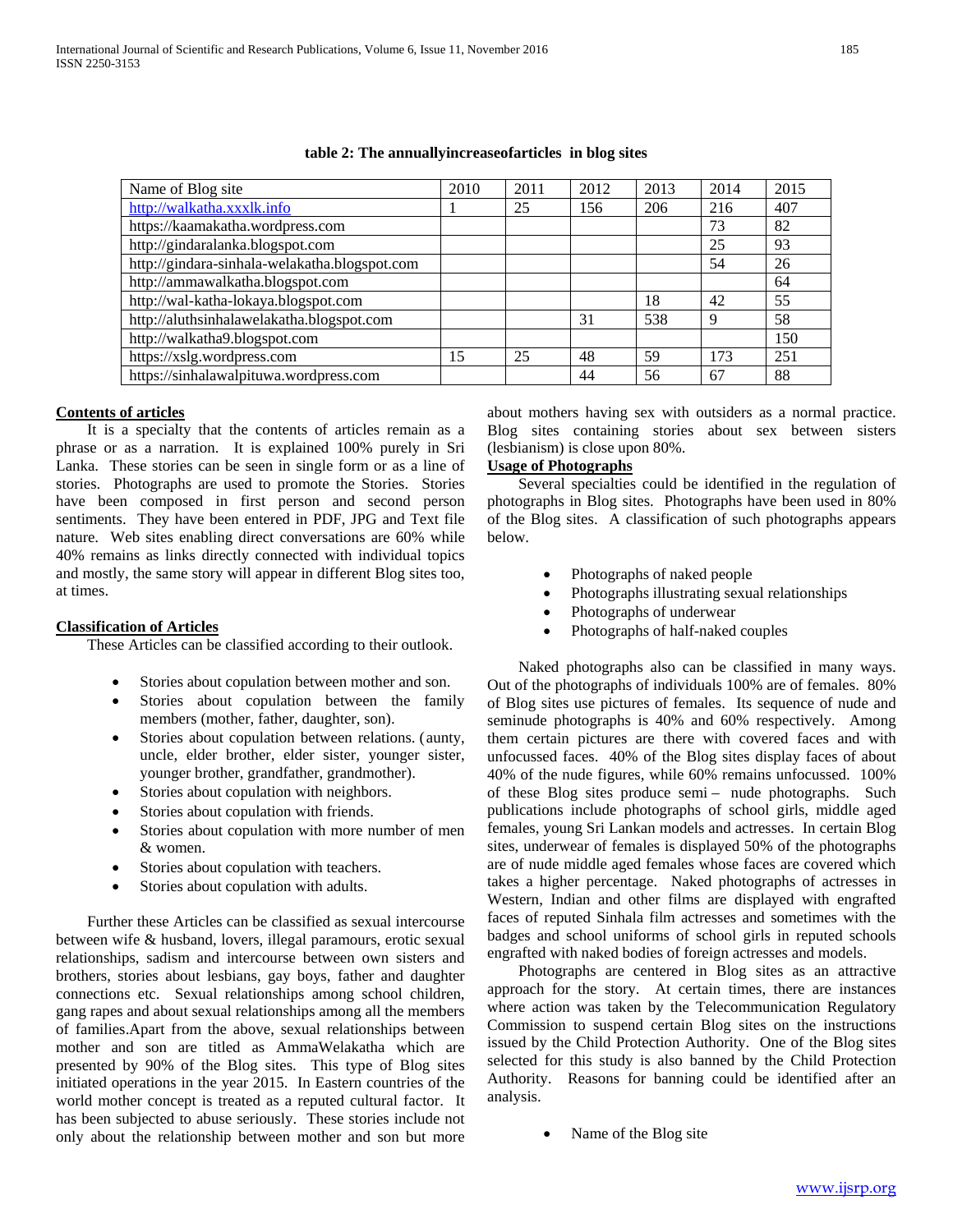- Nature of photographs
- Other services provided

 are the facts required for the assumption in respect of the regulatory suspension The Banned Blog site is with a large number of nude photographs and with various sexual behaviors. Apart from the above, this Blog site provides the services of Pornography video models and chat room facilities fulfilling other demands of the regular clients. Similarly, this Blog site has mentioned the word 'sex' in its name. It could be concluded that the above reasons may have led to the ban. Other Blog sites are careful not to include the term 'sex' in names and also the nude pictures are not directly visible. Sexual relationships are also not to be seen freely. Such Blog sites do not have pornographic videos as in the case of Western Blog sites.

 It was observed that there is a speedy encouragement for responding towards Blog site stories. The average of response which was 3 for a story on the  $31<sup>st</sup>$  of January this year (2016) increased up to 12 by the end of July (31/07/2016). Responses such as requesting for the association of females giving telephone numbers to respond are cases that can be seen in these Blog sites. These sites provide services of relationship promotions. In the meantime, there are writers who are willing to join these Blog sites to provide compositions. It is also noticed that true stories too have been presented as narratives of Blog sites.

 90% of these Blog sites are Free Blog sites. Only one Blog site is maintained by paying charges. It has been in operation for a long period with the provision of many other services. It owns a large capacity of services such as You Tube and Facebook pages with an extensive share network. When analyzing as to how this Blog site was successful to maintain it for such a long time, the followings were revealed.

- 01. No nude pictures are used
- 02. The word 'sex' is not used
- 03. Viewing as Text Files

 Although, there were stories belong to various categorizations, they were able to maintain the Blog site due to above reasons for 7 years without being subjected to the regulatory procedure. There is a possible of gaining access to this Blog site through other different names. Therefore, it could be seen that there is a possibility of maintain Blog sites by changing names as follows;

eg:- gindaralanka.blogspot.com=xslgs.wordpress.com Kamakatha.wordpress.com

=Kamakatha.blogspot.com

 Photograph albums and video albums of these Blog sites are available. Those are linked separately. Any Blog site possesses the ability of sharing the blog identity. Any Article can be shared with the social network and linkages namely, email, twitter and Facebook. These Blog sites have social network sites too. They are mostly Facebook fan pages. 80% of the Blog sites possess a Facebook page. Average value of online visitor of all these Blog sites for a moment is 10.

 Vulgar newspapers and printed pornographic photographs have been entered into Blog sites during the 1990 decade 80% of the Blog sites have been updated up to  $30<sup>th</sup>$  June 2016. The balance 20% have been updated up to the end of 2015.

 Responses also have increased gradually in every Blog site and the number of members through online too has increased considerably.

#### V. CONCLUSION

 The conclusion that can be arrived at from the available data is that the Blog sites with the Welakathalabel carrying out operations without being subjected to Regulatory Laws of the Commission, causes an adversary effect towards the society through the publication of pornographic media in Sinhala. There are Blog sites which are not regulated by the National Telecommunication Regulatory Commission. Blog sites can be maintained legally according to the prescribed rules and regulations of the Commission.

 Blog sites are free media. It is a media that can be created by anybody. Increase of Articles, updating, changes of names of Blog sites, increase of responses indicate the development of its expansion. Sinhala rustic terms used as Sinhala Wela indicates a value of 453000 in the Google Index of the Internet. It shows that there had been a large number of Articles are included in it.

 These Blog sites become popular due to their publication of Pornographic literature and its expansion. It emerges ethical problems in the society.

 'Amma' concept in Sri Lankan culture, within the relationship circle is severely damaged by adapting such a virtuous character for Blog sites especially where pornography is publicized. Such publications have been socialized mostly because they are in the mother language with conceivable nature. Another reason is the inherent characteristics of the Blog sites. Sex related matters increase the encouragement through publications including videos especially because the explanations are in Sinhala language. However, the course of engrafting the faces of school girls, young girls, innocent actresses etc. should be stopped forthwith because it is illegal and prohibited by Law.

 Finally, it has to be concluded that there is no formal and legal background or a foundation to regulate pornographic publications in the internet. Attention of the authorities should be paid on the above matter.

 There is a serious damage caused to the society by pornographic publications and concludes that Sinhala Blogs do not get caught to the legal frame of the judiciary.

#### **REFERENCES**

- [1] Soratathera, ven.pandit W.(2009), Sri Sumangala Sabdakosa,  $1^{ST}$  part, Colombo, Godage publishers
- [2] Mahendrasunanda (1997) sanniwedanasabdakaraya Colombo, Godage publishers
- [3] [pornography,](http://www.merriam-webster.com/dictionary/pornography) http://www.merriam-webster.com/dictionary/
- [4] [Sri Lanka Press Council Law, No.5 of 1973 of The National State](http://slpc.lk/images/doc/1973-02-27--English.pdf)  Assembly - [27th February, 1973,](http://slpc.lk/images/doc/1973-02-27--English.pdf)<http://slpc.lk/act-regulations/act.html>
- [5] [The Gazette of the Democratic Socialist Republic of Sri Lanka -](http://slpc.lk/images/doc/1981-10-14-English.pdf) No. 162/5A - [Wednesday, October 14, 1981,](http://slpc.lk/images/doc/1981-10-14-English.pdf) [http://slpc.lk/act-regulations/code](http://slpc.lk/act-regulations/code-of-ethics.html)[of-ethics.html](http://slpc.lk/act-regulations/code-of-ethics.html)
- [6] Penal code section 285,286,287 [http://hrlibrary.umn.edu/research/srilanka/statutes/Penal\\_Code.pdf,](http://hrlibrary.umn.edu/research/srilanka/statutes/Penal_Code.pdf) p. n. 86